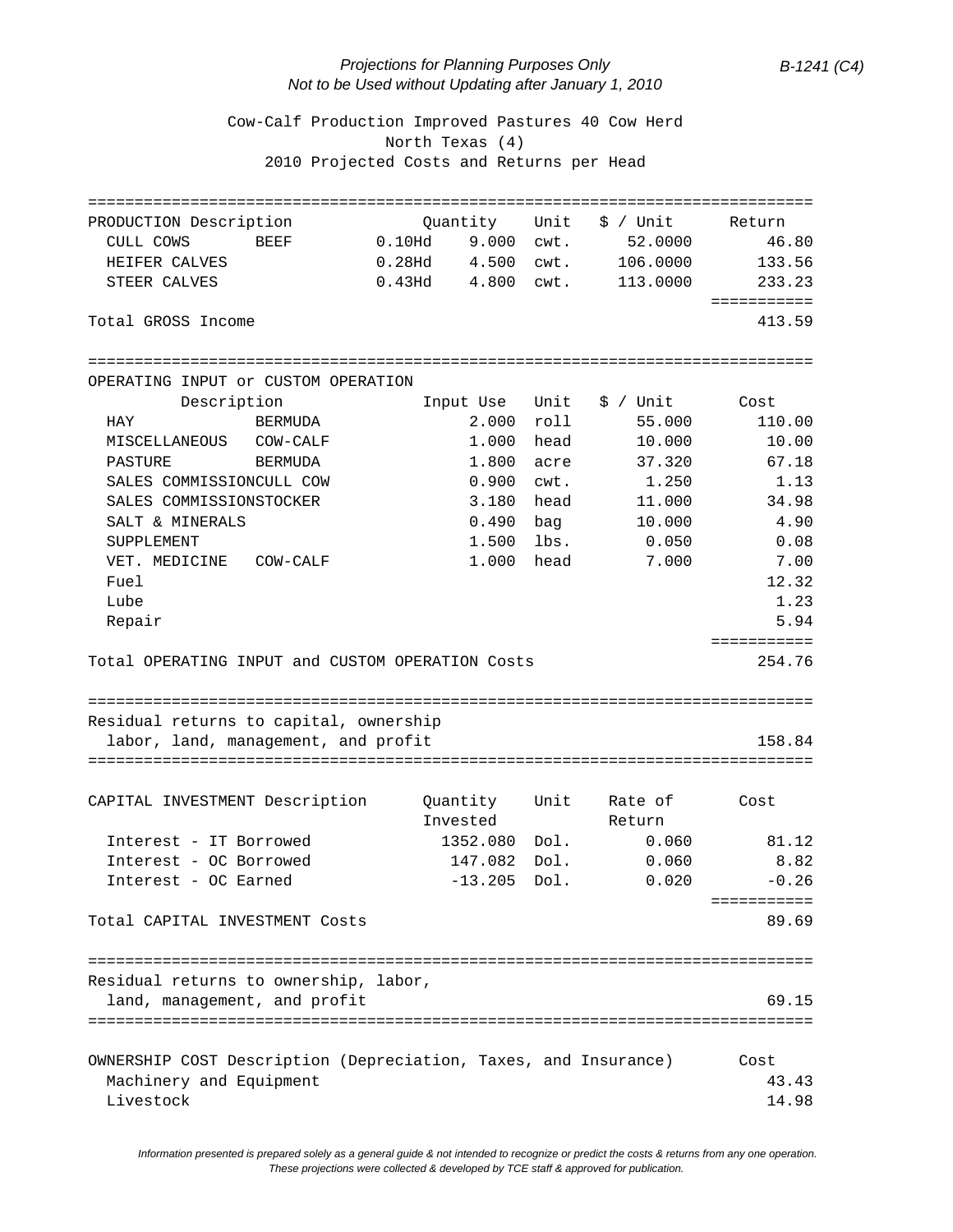*Projections for Planning Purposes Only B-1241 (C4) Not to be Used without Updating after January 1, 2010*

|                                                         |            |      |                 | ===========          |
|---------------------------------------------------------|------------|------|-----------------|----------------------|
| Total OWNERSHIP Costs                                   |            |      |                 | 58.41                |
|                                                         |            |      |                 |                      |
| Residual returns to labor, land, management, and profit |            |      |                 | 10.74                |
|                                                         |            |      |                 |                      |
| LABOR COST Description                                  | Input Use  | Unit | Average<br>Rate | Cost                 |
| Machinery and Equipment                                 | 3.108 Hr.  |      | 5.507           | 17.12                |
| Other                                                   | 5.400 Hr.  |      | 5.000           | 27.00                |
|                                                         |            |      |                 | ===========<br>44.12 |
| Total LABOR Costs                                       |            |      |                 |                      |
|                                                         |            |      |                 |                      |
| Residual returns to land, management, and profit        |            |      |                 | -33.38               |
|                                                         |            |      |                 |                      |
| LAND COST Description                                   | Input Use  | Unit | Rate of         | Cost                 |
|                                                         |            |      | Return          |                      |
| BERMUDA PASTURE                                         |            |      |                 |                      |
| Annual Lease<br>NATIVE PASTURE                          | 1.800 Acre |      | 20.000          | 36.00                |
| Annual Lease                                            | 2.000 Acre |      | 8.000           | 16.00                |
|                                                         |            |      |                 | ===========          |
| Total LAND Costs                                        |            |      |                 | 52.00                |
|                                                         |            |      |                 |                      |
| Residual returns to management and profit               |            |      |                 | $-85.38$             |
|                                                         |            |      |                 |                      |
|                                                         |            |      |                 |                      |
| Residual returns to profit                              |            |      |                 | $-85.38$             |
|                                                         |            |      |                 |                      |
| Total Projected Cost of Production                      |            |      |                 | 498.97               |
|                                                         |            |      |                 |                      |